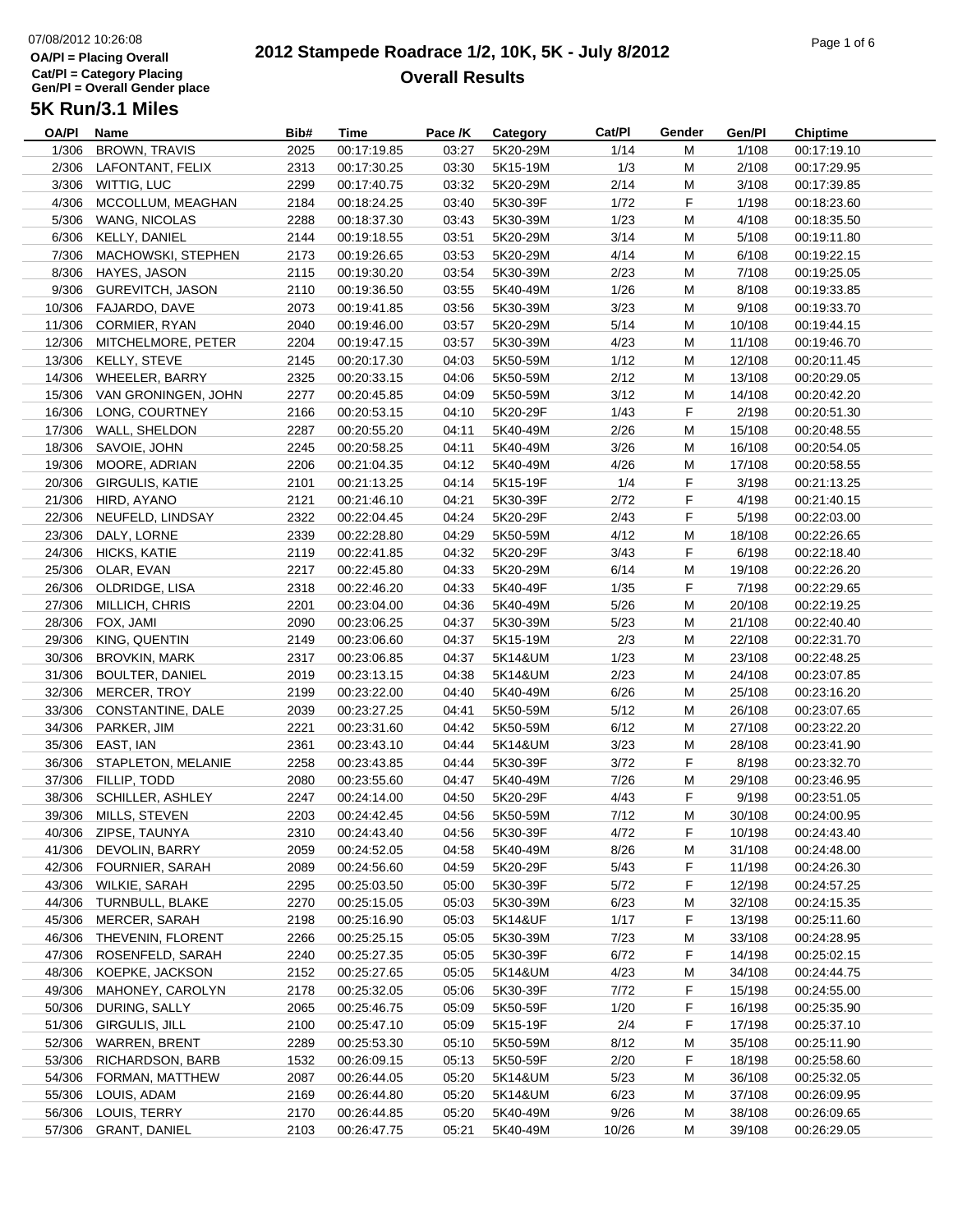## 07/08/2012 10:26:09**OA/Pl = Placing OverallCat/Pl = Category Placing Gen/Pl = Overall Gender place**

#### **2012 Stampede Roadrace 1/2, 10K, 5K - July 8/2012**  $P_1$  of  $P_2$  of  $P_3$  of  $P_4$  of  $P_5$  of  $P_6$  or  $P_7$  or  $P_8$  or  $P_9$  or  $P_9$  or  $P_9$  or  $P_9$  or  $P_9$  or  $P_9$  or  $P_9$  or  $P_9$  or  $P_9$  or  $P_9$  or  $P_9$  or  $P_9$  or  $P_9$  or  $P_9$  or  $P_9$  or  $P_9$  or  $P_9$ **Overall Results**

| OA/PI   | Name                           | Bib# | Time        | Pace /K | Category             | Cat/PI | Gender | Gen/Pl | <b>Chiptime</b> |  |
|---------|--------------------------------|------|-------------|---------|----------------------|--------|--------|--------|-----------------|--|
| 58/306  | PARK, DEREK                    | 2220 | 00:26:49.40 | 05:21   | 5K14&UM              | 7/23   | м      | 40/108 | 00:26:47.85     |  |
| 59/306  | KOSOWAN, RENEE                 | 2153 | 00:27:06.05 | 05:25   | 5K20-29F             | 6/43   | F      | 19/198 | 00:26:38.00     |  |
| 60/306  | FORMAN, SARAH                  | 2088 | 00:27:10.55 | 05:26   | 5K14&UF              | 2/17   | F      | 20/198 | 00:25:58.65     |  |
| 61/306  | MULDOON, KELSEY                | 2351 | 00:27:14.35 | 05:26   | 5K20-29F             | 7/43   | F      | 21/198 | 00:26:08.15     |  |
| 62/306  | UYS, CLOETE                    | 2274 | 00:27:14.35 | 05:26   | 5K50-59M             | 9/12   | M      | 41/108 | 00:26:37.50     |  |
| 63/306  | BELL, PAM                      | 2009 | 00:27:32.00 | 05:30   | 5K40-49F             | 2/35   | F      | 22/198 | 00:26:54.35     |  |
| 64/306  | LAUF, KARIN                    | 2162 | 00:27:48.75 | 05:33   | 5K40-49F             | 3/35   | F      | 23/198 | 00:26:45.30     |  |
| 65/306  | DIPIANO, JANENE                | 2060 | 00:27:54.60 | 05:34   | 5K30-39F             | 8/72   | F      | 24/198 | 00:27:36.30     |  |
| 66/306  | DELISLE, TINA                  | 2058 | 00:27:54.90 | 05:34   | 5K30-39F             | 9/72   | F      | 25/198 | 00:27:36.35     |  |
|         | 67/306 WALKER, TENNILLE        | 2286 | 00:28:02.85 | 05:36   | 5K20-29F             | 8/43   | F      | 26/198 | 00:27:27.70     |  |
|         | 68/306 ANABO, MAX              | 2001 | 00:28:06.50 | 05:37   | 5K30-39M             | 8/23   | M      | 42/108 | 00:26:44.60     |  |
|         | 69/306 HEREYGERS, LESLEY       | 2360 | 00:28:11.45 | 05:38   | 5K20-29F             | 9/43   | F.     | 27/198 | 00:27:56.75     |  |
|         | 70/306 FLANAGAN, JOCELYN       | 2082 | 00:28:14.15 | 05:38   | 5K40-49F             | 4/35   | F.     | 28/198 | 00:27:57.10     |  |
|         | 71/306 MARE, DANIEL            | 2354 | 00:28:16.70 | 05:39   | 5K30-39M             | 9/23   | M      | 43/108 | 00:28:11.95     |  |
| 72/306  | BALIC, SANDRA                  | 2005 | 00:28:16.85 | 05:39   | 5K30-39F             | 10/72  | F.     | 29/198 | 00:27:48.75     |  |
|         | 73/306 ZADAN, NICK             | 2307 | 00:28:17.75 | 05:39   | 5K70+M               | 1/2    | M      | 44/108 | 00:28:16.70     |  |
| 74/306  | MARE, RULENE                   | 2353 | 00:28:20.45 | 05:40   | 5K30-39F             | 11/72  | F      | 30/198 | 00:28:14.95     |  |
|         | 75/306 DAFOE, ALYSSA           | 2044 | 00:28:27.30 | 05:41   | 5K14&UF              | 3/17   | F      | 31/198 | 00:27:51.60     |  |
| 76/306  | ROGERS, RODNEY                 | 2239 | 00:28:33.40 | 05:42   | 5K40-49M             | 11/26  | M      | 45/108 | 00:27:35.30     |  |
| 77/306  | <b>BOULTER, LEAH</b>           | 2020 | 00:28:37.00 | 05:43   | 5K40-49F             | 5/35   | F.     | 32/198 | 00:28:13.65     |  |
| 78/306  | MACDONALD, LORNA               | 2172 | 00:28:39.40 | 05:43   | 5K30-39F             | 12/72  | F      | 33/198 | 00:28:33.85     |  |
| 79/306  | SIMMONS, DARRIN                | 2323 | 00:28:45.10 | 05:45   | 5K40-49M             | 12/26  | M      | 46/108 | 00:27:12.80     |  |
| 80/306  | DAFOE, JOHN                    | 2350 |             |         | 5K40-49M             | 13/26  | M      | 47/108 |                 |  |
|         | FONG, JOHNSON                  |      | 00:28:54.50 | 05:46   |                      |        |        |        | 00:28:20.95     |  |
| 81/306  | CAPPELLO, LAURA                | 2083 | 00:29:03.30 | 05:48   | 5K30-39M<br>5K30-39F | 10/23  | M      | 48/108 | 00:28:24.35     |  |
| 82/306  |                                | 2027 | 00:29:12.80 | 05:50   |                      | 13/72  | F      | 34/198 | 00:29:02.30     |  |
|         | 83/306 CHALMERS, TYLER         | 2363 | 00:29:13.00 | 05:50   | 5K30-39M             | 11/23  | M      | 49/108 | 00:29:03.50     |  |
| 84/306  | LONGWORTH, HERB                | 2167 | 00:29:20.15 | 05:52   | 5K50-59M             | 10/12  | M      | 50/108 | 00:27:04.15     |  |
|         | 85/306 ZANEWICH, JESSICA       | 2309 | 00:29:20.75 | 05:52   | 5K20-29F             | 10/43  | F.     | 35/198 | 00:28:46.55     |  |
|         | 86/306 KIRKBY, ROBERT          | 2151 | 00:29:23.75 | 05:52   | 5K60-69M             | 1/5    | M      | 51/108 | 00:29:21.70     |  |
|         | 87/306 GUREVITCH, DARRYL       | 2108 | 00:29:33.65 | 05:54   | 5K40-49M             | 14/26  | M      | 52/108 | 00:27:56.40     |  |
| 88/306  | COHEN, ROBERT                  | 2036 | 00:29:34.20 | 05:54   | 5K30-39M             | 12/23  | M      | 53/108 | 00:27:57.00     |  |
| 89/306  | KING, SANDRA                   | 2150 | 00:29:37.25 | 05:55   | 5K60-69F             | 1/5    | F      | 36/198 | 00:29:31.10     |  |
| 90/306  | <b>BROWN, SANDY</b>            | 2024 | 00:29:37.50 | 05:55   | 5K50-59F             | 3/20   | F      | 37/198 | 00:29:23.10     |  |
| 91/306  | PIAMONTE, ANDREA               | 2225 | 00:29:42.70 | 05:56   | 5K14&UF              | 4/17   | F      | 38/198 | 00:29:23.90     |  |
| 92/306  | HYNDS, JOHN                    | 2129 | 00:29:47.00 | 05:57   | 5K40-49M             | 15/26  | M      | 54/108 | 00:28:08.90     |  |
|         | 93/306 WHITE, JAMES            | 2331 | 00:29:48.15 | 05:57   | 5K40-49M             | 16/26  | M      | 55/108 | 00:28:48.45     |  |
| 94/306  | MOLITOR, GREG                  | 2205 | 00:29:49.00 | 05:57   | 5K14&UM              | 8/23   | M      | 56/108 | 00:28:50.40     |  |
| 95/306  | JOHANSEN, GREG                 | 2135 | 00:29:50.35 | 05:58   | 5K30-39M             | 13/23  | м      | 57/108 | 00:28:42.75     |  |
| 96/306  | FISHER, DALE                   | 2081 | 00:29:57.45 | 05:59   | 5K70+M               | 2/2    | м      | 58/108 | 00:29:37.05     |  |
|         | 97/306 RICCIARDI, VANESSA      | 2233 | 00:29:57.55 | 05:59   | 5K30-39F             | 14/72  | F      | 39/198 | 00:29:33.95     |  |
| 98/306  | HARTLEY, MICHAEL               | 2114 | 00:29:57.65 | 05:59   | 5K30-39M             | 14/23  | M      | 59/108 | 00:28:12.10     |  |
|         | 99/306 BETHELL, ANNETTE        | 2012 | 00:29:59.85 | 05:59   | 5K30-39F             | 15/72  | F      | 40/198 | 00:29:02.70     |  |
| 100/306 | FORD, MELISSA                  | 2086 | 00:30:11.15 | 06:02   | 5K30-39F             | 16/72  | F      | 41/198 | 00:29:18.85     |  |
| 101/306 | SAWDON, TOM                    | 2246 | 00:30:17.75 | 06:03   | 5K60-69M             | 2/5    | M      | 60/108 | 00:29:58.85     |  |
| 102/306 | MCINTOSH, ERIN                 | 2187 | 00:30:18.70 | 06:03   | 5K20-29F             | 11/43  | F      | 42/198 | 00:29:58.65     |  |
| 103/306 | BOURQUE, JENNIFER              | 2021 | 00:30:18.95 | 06:03   | 5K20-29F             | 12/43  | F      | 43/198 | 00:29:57.85     |  |
|         | 104/306 COLLIER-JARVIS, SHAUNA | 2037 | 00:30:25.70 | 06:05   | 5K20-29F             | 13/43  | F      | 44/198 | 00:30:07.90     |  |
|         | 105/306 STAPLETON, PATRICIA    | 2259 | 00:30:26.55 | 06:05   | 5K60-69F             | 2/5    | F      | 45/198 | 00:30:15.85     |  |
|         | 106/306 STEVENSON, BOB         | 2260 | 00:30:27.80 | 06:05   | 5K60-69M             | 3/5    | M      | 61/108 | 00:29:45.10     |  |
| 107/306 | <b>BOLES, BARBARA</b>          | 1030 | 00:30:30.00 | 06:06   | 5K50-59F             | 4/20   | F      | 46/198 | 00:30:24.10     |  |
| 108/306 | MURPHY, SUSAN                  | 2314 | 00:30:30.45 | 06:06   | 5K50-59F             | 5/20   | F      | 47/198 | 00:29:57.15     |  |
| 109/306 | <b>BOLES, NICOLE</b>           | 2017 | 00:30:31.60 | 06:06   | 5K14&UF              | 5/17   | F      | 48/198 | 00:30:26.00     |  |
| 110/306 | FRY, JAMIE                     | 2333 | 00:30:35.85 | 06:07   | 5K30-39M             | 15/23  | M      | 62/108 | 00:30:02.65     |  |
|         | 111/306 HOOKER, JAY            | 2123 | 00:30:38.40 | 06:07   | 5K14&UM              | 9/23   | M      | 63/108 | 00:30:08.50     |  |
| 112/306 | <b>MASCARIN, ROB</b>           | 2345 | 00:30:44.85 | 06:08   | 5K30-39M             | 16/23  | M      | 64/108 | 00:29:43.95     |  |
| 113/306 | <b>HEINRICHS, JUSTIN</b>       | 2117 | 00:30:45.45 | 06:09   | 5K20-29M             | 7/14   | M      | 65/108 | 00:29:26.85     |  |
|         | 114/306 HEINRICHS, KATHERINE   | 2118 | 00:30:45.45 | 06:09   | 5K20-29F             | 14/43  | F      | 49/198 | 00:29:27.75     |  |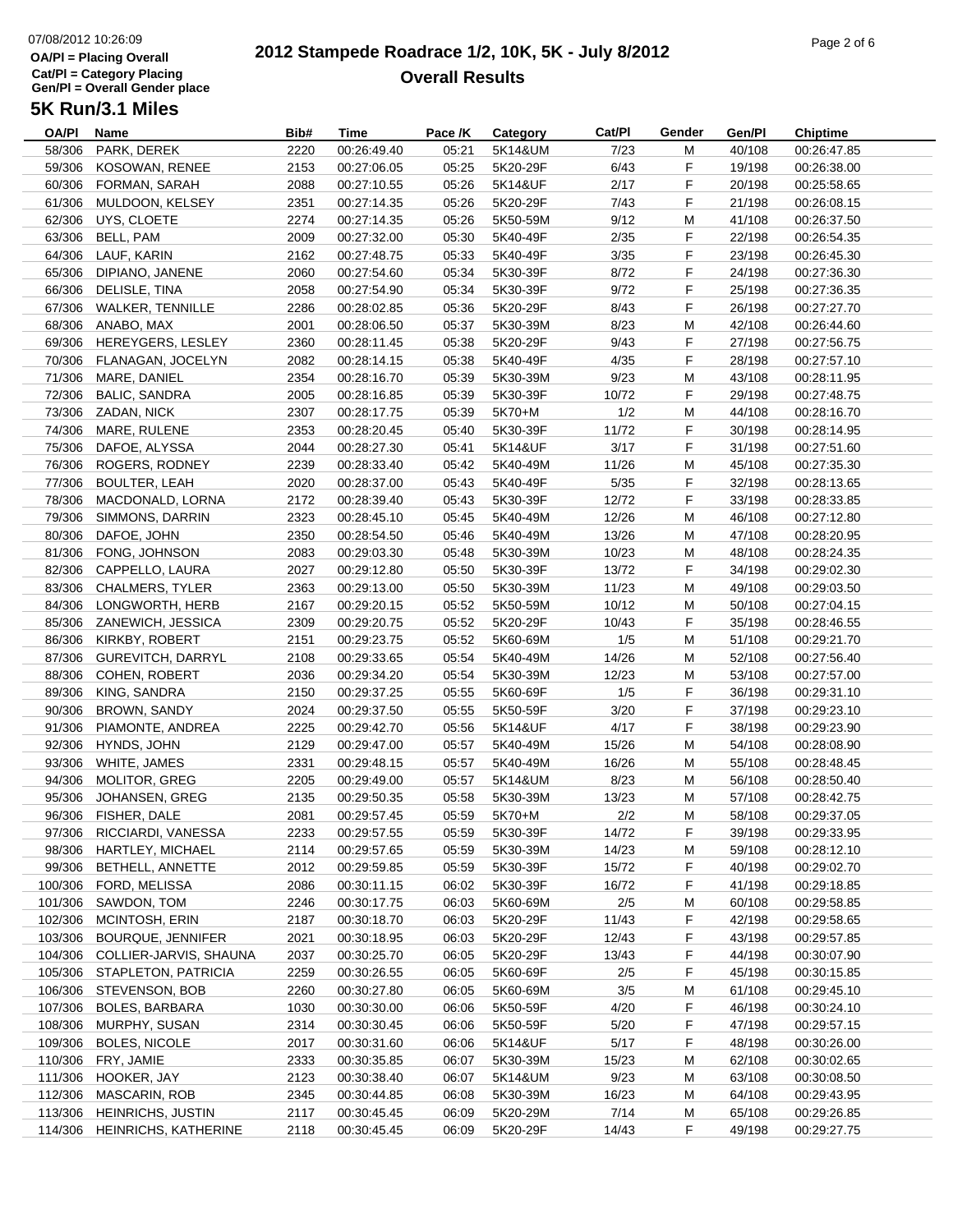# 07/08/2012 10:26:09**OA/Pl = Placing OverallCat/Pl = Category Placing Gen/Pl = Overall Gender place**

#### **2012 Stampede Roadrace 1/2, 10K, 5K - July 8/2012**  $P_1$  and  $P_2$  of  $P_3$  of  $P_4$  of  $P_5$  of  $P_6$  or  $P_7$  or  $P_8$  or  $P_9$  or  $P_9$  or  $P_9$  or  $P_9$  or  $P_9$  or  $P_9$  or  $P_9$  or  $P_9$  or  $P_9$  or  $P_9$  or  $P_9$  or  $P_9$  or  $P_9$  or  $P_9$  or  $P_9$  or  $P_9$  or  $P_9$ **Overall Results**

| OA/PI   | Name                                        | Bib# | <b>Time</b> | Pace /K | Category | Cat/Pl | Gender | Gen/Pl | <b>Chiptime</b> |
|---------|---------------------------------------------|------|-------------|---------|----------|--------|--------|--------|-----------------|
| 115/306 | SAVOIE, CATHY                               | 2244 | 00:30:48.95 | 06:09   | 5K40-49F | 6/35   | F      | 50/198 | 00:29:52.50     |
| 116/306 | <b>FURNESS, AMY</b>                         | 2092 | 00:30:52.70 | 06:10   | 5K30-39F | 17/72  | F      | 51/198 | 00:29:40.35     |
| 117/306 | <b>FURNESS, JORDAN</b>                      | 2093 | 00:30:52.90 | 06:10   | 5K20-29M | 8/14   | M      | 66/108 | 00:29:41.35     |
| 118/306 | DAFOE, PAUL                                 | 2045 | 00:30:54.00 | 06:10   | 5K14&UM  | 10/23  | M      | 67/108 | 00:30:19.10     |
| 119/306 | <b>TAYLOR, SHERRI</b>                       | 2265 | 00:30:58.25 | 06:11   | 5K30-39F | 18/72  | F      | 52/198 | 00:30:29.15     |
| 120/306 | <b>FERGUSON, CARL</b>                       | 2312 | 00:31:10.70 | 06:14   | 5K20-29M | 9/14   | M      | 68/108 | 00:29:58.60     |
| 121/306 | JONES, KELLY                                | 2138 | 00:31:12.25 | 06:14   | 5K30-39F | 19/72  | F      | 53/198 | 00:30:32.65     |
| 122/306 | KAZMI, MUSTAPHA                             | 2143 | 00:31:17.05 | 06:15   | 5K30-39M | 17/23  | М      | 69/108 | 00:29:23.05     |
| 123/306 | KURRANT, CJ                                 | 2157 | 00:31:25.35 | 06:17   | 5K40-49F | 7/35   | F      | 54/198 | 00:30:28.60     |
| 124/306 | FABBRI, ROBERTA                             | 2071 | 00:31:25.85 | 06:17   | 5K30-39F | 20/72  | F      | 55/198 | 00:30:13.85     |
| 125/306 | MACLELLAN, STEPHANIE                        | 2176 | 00:31:26.10 | 06:17   | 5K30-39F | 21/72  | F      | 56/198 | 00:30:45.70     |
|         | 126/306 WHITE, CORINA                       | 2292 | 00:31:29.15 | 06:17   | 5K14&UF  | 6/17   | F.     | 57/198 | 00:31:01.95     |
| 127/306 | FAFARD, MICHELLE                            | 2072 | 00:31:30.05 | 06:18   | 5K20-29F | 15/43  | F      | 58/198 | 00:31:01.40     |
| 128/306 | WIRSTA, ROBIN                               | 2297 | 00:31:31.55 | 06:18   | 5K20-29F | 16/43  | F.     | 59/198 | 00:31:12.85     |
| 129/306 | WILLIAMS, MORGAN                            | 2296 | 00:31:34.95 | 06:18   | 5K20-29F | 17/43  | F      | 60/198 | 00:30:21.70     |
|         |                                             |      |             |         |          |        |        |        |                 |
| 130/306 | SKRYNYK, NOAH                               | 2328 | 00:31:37.90 | 06:19   | 5K14&UM  | 11/23  | М      | 70/108 | 00:30:58.95     |
| 131/306 | LONGWORTH, STEPHANIE                        | 2168 | 00:31:41.25 | 06:20   | 5K20-29F | 18/43  | F      | 61/198 | 00:29:25.05     |
|         | 132/306 LUPART, MICHAEL                     | 2171 | 00:31:47.75 | 06:21   | 5K60-69M | 4/5    | M      | 71/108 | 00:31:23.60     |
|         | 133/306 OISHI, SEIJI                        | 2362 | 00:31:52.90 | 06:22   | 5K14&UM  | 12/23  | М      | 72/108 | 00:31:43.80     |
| 134/306 | SKILLEN, KYLEIGH                            | 2253 | 00:31:54.65 | 06:22   | 5K15-19F | 3/4    | F      | 62/198 | 00:30:43.30     |
| 135/306 | PILI, NINI                                  | 2226 | 00:31:55.05 | 06:23   | 5K40-49F | 8/35   | F      | 63/198 | 00:30:16.75     |
| 136/306 | BEEHARRY, NEENA                             | 2008 | 00:31:56.25 | 06:23   | 5K30-39F | 22/72  | F      | 64/198 | 00:31:17.85     |
| 137/306 | TALDORF, SYLVIA                             | 2264 | 00:31:58.40 | 06:23   | 5K40-49F | 9/35   | F      | 65/198 | 00:31:06.85     |
| 138/306 | SANGUINETTI, RACHEL                         | 2242 | 00:32:08.60 | 06:25   | 5K20-29F | 19/43  | F      | 66/198 | 00:31:03.20     |
| 139/306 | O'DONOGHUE, MARIE-CLAIRE 2216               |      | 00:32:10.15 | 06:26   | 5K20-29F | 20/43  | F      | 67/198 | 00:31:33.90     |
| 140/306 | <b>BOIVIN, SYLVIE</b>                       | 2016 | 00:32:12.55 | 06:26   | 5K50-59F | 6/20   | F      | 68/198 | 00:31:35.65     |
| 141/306 | PONGO, CARMEN                               | 2227 | 00:32:17.10 | 06:27   | 5K30-39F | 23/72  | F      | 69/198 | 00:31:01.75     |
| 142/306 | MEHRA, AASHISH                              | 2196 | 00:32:22.75 | 06:28   | 5K14&UM  | 13/23  | M      | 73/108 | 00:30:59.35     |
| 143/306 | <b>KERN, JONAH</b>                          | 2147 | 00:32:24.15 | 06:28   | 5K14&UM  | 14/23  | M      | 74/108 | 00:31:25.40     |
| 144/306 | <b>ERSKINE, TAIYO</b>                       | 2352 | 00:32:25.20 | 06:29   | 5K14&UM  | 15/23  | M      | 75/108 | 00:31:02.20     |
|         |                                             |      |             |         |          |        | F      |        |                 |
| 145/306 | DAFOE, SHERI                                | 2046 | 00:32:27.95 | 06:29   | 5K40-49F | 10/35  |        | 70/198 | 00:31:50.35     |
| 146/306 | MEHRA, AADESH                               | 2195 | 00:32:30.10 | 06:30   | 5K14&UM  | 16/23  | M      | 76/108 | 00:31:05.15     |
| 147/306 | METCALF, LYNN                               | 2200 | 00:32:30.45 | 06:30   | 5K50-59F | 7/20   | F      | 71/198 | 00:31:39.25     |
| 148/306 | COCKBAIN, TERRI-LYNN                        | 2035 | 00:32:32.10 | 06:30   | 5K20-29F | 21/43  | F.     | 72/198 | 00:31:54.15     |
| 149/306 | NICKERSON, JON                              | 2215 | 00:32:35.60 | 06:31   | 5K30-39M | 18/23  | М      | 77/108 | 00:31:00.30     |
| 150/306 | HANSEN, JENNA                               | 2111 | 00:32:36.70 | 06:31   | 5K15-19F | 4/4    | F      | 73/198 | 00:32:28.65     |
| 151/306 | MURPHY, NICOLE                              | 2211 | 00:32:47.20 | 06:33   | 5K20-29F | 22/43  | F      | 74/198 | 00:31:44.40     |
| 152/306 | MACKAN, KRISTINA                            | 2174 | 00:32:47.25 | 06:33   | 5K30-39F | 24/72  | F      | 75/198 | 00:31:45.60     |
| 153/306 | DALTON, MACKENZIE                           | 2048 | 00:32:47.45 | 06:33   | 5K14&UF  | 7/17   | F.     | 76/198 | 00:32:01.30     |
|         | 154/306 DALTON, JAMES                       | 2047 | 00:32:47.55 | 06:33   | 5K40-49M | 17/26  | M      | 78/108 | 00:32:00.15     |
| 155/306 | MILLICH, KATHY                              | 2202 | 00:32:52.80 | 06:34   | 5K40-49F | 11/35  | F      | 77/198 | 00:32:07.20     |
| 156/306 | DALTON, TAMMY                               | 2049 | 00:32:54.20 | 06:34   | 5K40-49F | 12/35  | F      | 78/198 | 00:32:07.75     |
| 157/306 | PYE, TOM                                    | 2228 | 00:32:55.65 | 06:35   | 5K40-49M | 18/26  | M      | 79/108 | 00:31:18.00     |
| 158/306 | <b>ERSKINE, GRAEME</b>                      | 2070 | 00:33:10.95 | 06:38   | 5K40-49M | 19/26  | M      | 80/108 | 00:31:47.30     |
| 159/306 | <b>KERN, NAOMI</b>                          | 2148 | 00:33:13.10 | 06:38   | 5K14&UF  | 8/17   | F      | 79/198 | 00:32:14.95     |
| 160/306 | <b>KERN, BRENDA</b>                         | 2146 | 00:33:13.45 | 06:38   | 5K40-49F | 13/35  | F      | 80/198 | 00:32:14.95     |
| 161/306 | TAKENAGA, MAYRA                             | 2357 | 00:33:25.10 | 06:41   | 5K40-49F | 14/35  | F      | 81/198 | 00:32:18.30     |
| 162/306 | PEARSON, KAREN                              | 2223 | 00:33:39.25 | 06:43   | 5K50-59F | 8/20   | F      | 82/198 | 00:32:08.60     |
| 163/306 | PEARSON, VANESSA                            | 2224 | 00:33:39.60 | 06:43   | 5K20-29F |        | F      | 83/198 | 00:32:09.20     |
|         |                                             |      |             |         |          | 23/43  |        |        |                 |
| 164/306 | RINGROSE, ALYSSA                            | 2236 | 00:33:44.75 | 06:44   | 5K30-39F | 25/72  | F      | 84/198 | 00:32:55.30     |
| 165/306 | KAMALPOUR-ANSARI, MOHAMM24D2 HAD00:33:51.70 |      |             | 06:46   | 5K20-29M | 10/14  | M      | 81/108 | 00:32:45.60     |
| 166/306 | SLEIMAN, LYNE                               | 2254 | 00:33:52.55 | 06:46   | 5K20-29F | 24/43  | F      | 85/198 | 00:31:58.30     |
| 167/306 | <b>BULLIS, KATIE</b>                        | 2026 | 00:33:57.50 | 06:47   | 5K20-29F | 25/43  | F      | 86/198 | 00:33:19.05     |
| 168/306 | <b>GUREVITCH, JACOB</b>                     | 2109 | 00:33:58.65 | 06:47   | 5K14&UM  | 17/23  | M      | 82/108 | 00:32:50.15     |
| 169/306 | VAN GRONINGEN, BRITT                        | 2343 | 00:33:58.95 | 06:47   | 5K20-29F | 26/43  | F      | 87/198 | 00:32:29.75     |
| 170/306 | CHARRETT, CINDY                             | 2030 | 00:34:04.35 | 06:48   | 5K30-39F | 26/72  | F      | 88/198 | 00:33:25.30     |
| 171/306 | INHABER, DAVID                              | 2131 | 00:34:06.65 | 06:49   | 5K50-59M | 11/12  | M      | 83/108 | 00:33:28.55     |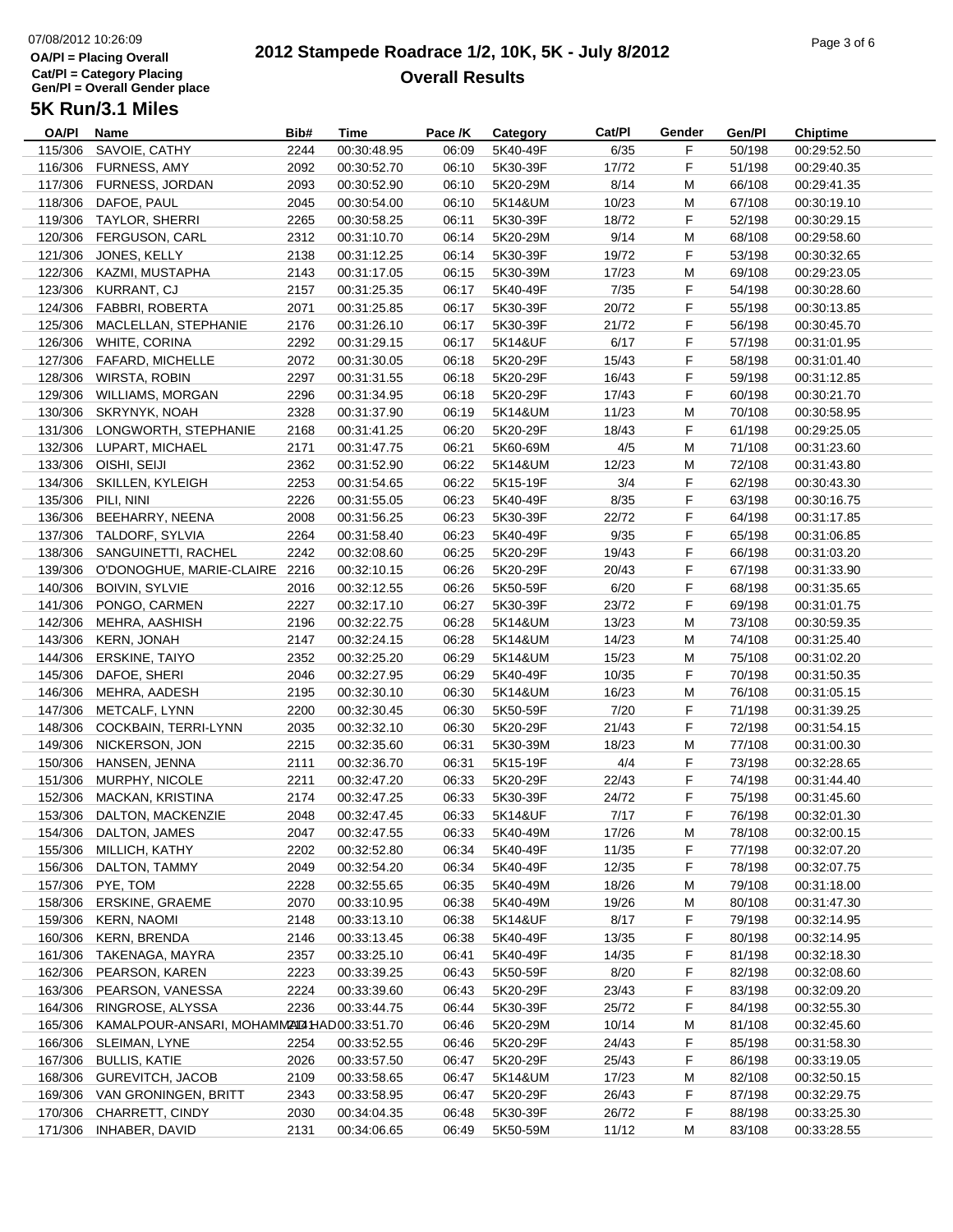# 07/08/2012 10:26:09**OA/Pl = Placing OverallCat/Pl = Category Placing Gen/Pl = Overall Gender place**

#### **2012 Stampede Roadrace 1/2, 10K, 5K - July 8/2012**  $P_1$  of  $P_2$  of  $P_3$  of  $P_4$  of  $P_5$  of  $P_6$  or  $P_7$  or  $P_8$  or  $P_9$  or  $P_9$  or  $P_9$  or  $P_9$  or  $P_9$  or  $P_9$  or  $P_9$  or  $P_9$  or  $P_9$  or  $P_9$  or  $P_9$  or  $P_9$  or  $P_9$  or  $P_9$  or  $P_9$  or  $P_9$  or  $P_9$ **Overall Results**

**Name Bib# Time Category Cat/Pl Gen/Pl Chiptime**

### **5K Run/3.1 Miles**

| <b>OA/PI</b> | Name                          | Bib# | <b>Time</b> | Pace /K | Category | Cat/Pl | Gender | Gen/Pl  | <b>Chiptime</b> |
|--------------|-------------------------------|------|-------------|---------|----------|--------|--------|---------|-----------------|
| 172/306      | GUREVITCH, CHERYL             | 2107 | 00:34:13.55 | 06:50   | 5K40-49F | 15/35  | F      | 89/198  | 00:33:05.95     |
| 173/306      | <b>GAISER, CAITLIN</b>        | 2094 | 00:34:16.95 | 06:51   | 5K20-29F | 27/43  | F      | 90/198  | 00:33:03.20     |
| 174/306      | JOHANSEN, HEATHER             | 2136 | 00:34:21.85 | 06:52   | 5K30-39F | 27/72  | F      | 91/198  | 00:33:14.45     |
| 175/306      | ILNYCKYJ, MARIA               | 2130 | 00:34:45.05 | 06:57   | 5K50-59F | 9/20   | F      | 92/198  | 00:33:14.85     |
| 176/306      | GOLDBERG, AMY                 | 2102 | 00:34:54.10 | 06:58   | 5K30-39F | 28/72  | F      | 93/198  | 00:34:08.20     |
| 177/306      | WOOD, JORDAN                  | 2302 | 00:34:54.40 | 06:58   | 5K14&UF  | 9/17   | F      | 94/198  | 00:34:07.60     |
| 178/306      | TURNER, SHEILA                | 2337 | 00:35:02.15 | 07:00   | 5K40-49F | 16/35  | F      | 95/198  | 00:33:36.25     |
|              |                               |      |             |         |          |        |        |         |                 |
| 179/306      | JAKUBOWYCH, BEV               | 2132 | 00:35:02.35 | 07:00   | 5K50-59F | 10/20  | F      | 96/198  | 00:33:36.15     |
| 180/306      | <b>COULTER, ANDRA</b>         | 2041 | 00:35:08.65 | 07:01   | 5K30-39F | 29/72  | F      | 97/198  | 00:33:52.50     |
| 181/306      | <b>VERCUIEL, PATRICIA</b>     | 2280 | 00:35:10.00 | 07:02   | 5K30-39F | 30/72  | F      | 98/198  | 00:34:26.55     |
| 182/306      | <b>CARD, CHRISTINE</b>        | 2028 | 00:35:13.80 | 07:02   | 5K30-39F | 31/72  | F      | 99/198  | 00:33:26.45     |
| 183/306      | CHO, MICHELLE                 | 2355 | 00:35:15.25 | 07:03   | 5K20-29F | 28/43  | F      | 100/198 | 00:33:49.35     |
| 184/306      | VILLANUEVA, ANNE              | 2334 | 00:35:16.25 | 07:03   | 5K30-39F | 32/72  | F      | 101/198 | 00:34:43.35     |
| 185/306      | SHARIF, AMANDA                | 2252 | 00:35:23.00 | 07:04   | 5K30-39F | 33/72  | F      | 102/198 | 00:33:33.50     |
| 186/306      | <b>BENOIT, NICOLE</b>         | 2011 | 00:35:24.90 | 07:04   | 5K20-29F | 29/43  | F      | 103/198 | 00:33:35.60     |
| 187/306      | DAY, ADRIENNE                 | 2053 | 00:35:27.10 | 07:05   | 5K20-29F | 30/43  | F      | 104/198 | 00:34:14.60     |
| 188/306      | MCMILLAN, THOMAS              | 2193 | 00:35:27.10 | 07:05   | 5K30-39M | 19/23  | M      | 84/108  | 00:34:15.25     |
| 189/306      | <b>WELLS, CARTIE</b>          | 2290 | 00:35:27.65 | 07:05   | 5K14&UM  | 18/23  | М      | 85/108  | 00:33:51.10     |
| 190/306      | OSANYINTOLA, VICKI            | 2219 | 00:35:31.80 | 07:06   | 5K20-29F | 31/43  | F      | 105/198 | 00:33:49.20     |
| 191/306      | HERSCHE, NADJA                | 1275 | 00:35:32.35 | 07:06   | 5K20-29F | 32/43  | F      | 106/198 | 00:34:17.30     |
| 192/306      | OWEN-WHITE, JB                | 2332 | 00:35:38.85 | 07:07   | 5K40-49F | 17/35  | F      | 107/198 | 00:34:39.05     |
| 193/306      | MCLAREN, CONNOR               | 2188 |             | 07:08   | 5K15-19M | 3/3    | M      | 86/108  |                 |
|              |                               |      | 00:35:40.35 |         |          |        |        |         | 00:34:04.20     |
| 194/306      | HUME, JEREMY                  | 2128 | 00:35:42.15 | 07:08   | 5K20-29M | 11/14  | М      | 87/108  | 00:33:54.15     |
| 195/306      | REDEKOP, COLIN                | 2231 | 00:35:42.20 | 07:08   | 5K40-49M | 20/26  | M      | 88/108  | 00:34:02.45     |
| 196/306      | SEE, DANI                     | 2251 | 00:35:43.00 | 07:08   | 5K30-39F | 34/72  | F      | 108/198 | 00:33:55.10     |
| 197/306      | YOUNGBERG, KAREN              | 2305 | 00:35:54.70 | 07:10   | 5K30-39F | 35/72  | F      | 109/198 | 00:35:33.50     |
| 198/306      | JANSSEN, MELANIE              | 2134 | 00:36:00.60 | 07:12   | 5K30-39F | 36/72  | F.     | 110/198 | 00:35:42.90     |
| 199/306      | SMITH, REG                    | 2316 | 00:36:04.25 | 07:12   | 5K20-29M | 12/14  | М      | 89/108  | 00:34:50.70     |
| 200/306      | BROWN, JOAN                   | 2023 | 00:36:23.35 | 07:16   | 5K50-59F | 11/20  | F      | 111/198 | 00:35:13.40     |
| 201/306      | NESTERENKO, LOUISE            | 2213 | 00:36:32.45 | 07:18   | 5K60-69F | $3/5$  | F      | 112/198 | 00:36:30.55     |
| 202/306      | MULDER, TRISH                 | 2324 | 00:36:35.00 | 07:19   | 5K30-39F | 37/72  | F      | 113/198 | 00:34:46.15     |
| 203/306      | GIBSON, COLLETTE              | 2341 | 00:36:37.30 | 07:19   | 5K30-39F | 38/72  | F      | 114/198 | 00:34:55.30     |
| 204/306      | <b>VOREL, NICHOLE</b>         | 2340 | 00:36:37.65 | 07:19   | 5K30-39F | 39/72  | F      | 115/198 | 00:34:55.40     |
| 205/306      | <b>WELLS, KAREN</b>           | 2291 | 00:36:38.05 | 07:19   | 5K40-49F | 18/35  | F      | 116/198 | 00:35:01.05     |
| 206/306      | CZUCZMAN, JEANNIE             | 2338 | 00:36:38.35 | 07:19   | 5K30-39F | 40/72  | F.     | 117/198 | 00:34:56.25     |
| 207/306      | <b>MORIN, ANIK</b>            | 2208 | 00:36:41.00 | 07:20   | 5K30-39F | 41/72  | F      | 118/198 | 00:35:32.90     |
| 208/306      | <b>GETZ, JENNIFER</b>         | 2095 | 00:36:41.05 | 07:20   | 5K20-29F | 33/43  | F      | 119/198 | 00:35:36.60     |
| 209/306      | LAROCHELLE, MARIE             | 2160 | 00:36:47.75 | 07:21   | 5K50-59F | 12/20  | F      | 120/198 | 00:36:04.25     |
| 210/306      | CALLAGHAN, SEAN               | 2364 | 00:36:50.75 | 07:22   | 5K50-59M | 12/12  | M      | 90/108  | 00:35:00.75     |
|              | 211/306 DOORNBOS, DANIELLE    |      |             |         |          |        |        |         |                 |
|              |                               | 2347 | 00:36:54.35 | 07:22   | 5K20-29F | 34/43  | F      | 121/198 | 00:35:37.35     |
| 212/306      | <b>GALE, CAMERON</b>          | 2348 | 00:36:58.65 | 07:23   | 5K20-29M | 13/14  | М      | 91/108  | 00:35:39.75     |
| 213/306      | <b>SCREPNEK, NICOLE</b>       | 2250 | 00:37:18.65 | 07:27   | 5K30-39F | 42/72  | F      | 122/198 | 00:36:17.50     |
| 214/306      | REIMER, KARA                  | 2232 | 00:37:20.10 | 07:28   | 5K30-39F | 43/72  | F.     | 123/198 | 00:35:19.55     |
| 215/306      | TOM, KEATON                   | 2326 | 00:37:32.95 | 07:30   | 5K14&UM  | 19/23  | М      | 92/108  | 00:35:46.90     |
| 216/306      | DONLEVY, JAY                  | 2327 | 00:37:33.45 | 07:30   | 5K40-49M | 21/26  | М      | 93/108  | 00:35:46.15     |
|              | 217/306 AZPIAZU, MARIA CRISTI | 2003 | 00:37:37.55 | 07:31   | 5K50-59F | 13/20  | F      | 124/198 | 00:36:32.35     |
| 218/306      | LUHOWY, PAMELA                | 2356 | 00:37:42.80 | 07:32   | 5K40-49F | 19/35  | F      | 125/198 | 00:35:44.45     |
|              | 219/306 ALDIE, TARA           | 2000 | 00:37:49.80 | 07:33   | 5K30-39F | 44/72  | F      | 126/198 | 00:36:32.20     |
| 220/306      | GEE, RISHMA                   | 2358 | 00:37:51.45 | 07:34   | 5K30-39F | 45/72  | F      | 127/198 | 00:35:52.20     |
| 221/306      | <b>HOUGH, AMBER</b>           | 2125 | 00:38:18.05 | 07:39   | 5K40-49F | 20/35  | F      | 128/198 | 00:36:50.40     |
| 222/306      | TALDORF, KRISTA               | 2263 | 00:38:21.45 | 07:40   | 5K30-39F | 46/72  | F.     | 129/198 | 00:37:30.70     |
| 223/306      | GIN, SOPHIA                   | 2099 | 00:38:25.80 | 07:41   | 5K40-49F | 21/35  | F.     | 130/198 | 00:36:54.55     |
| 224/306      | MORLOCK, CARA                 | 2209 | 00:38:30.35 | 07:42   | 5K20-29F | 35/43  | F.     | 131/198 | 00:36:35.85     |
| 225/306      | WHITE, MARY MADELIN           | 2294 | 00:38:38.85 | 07:43   | 5K70+F   | 1/2    | F      | 132/198 | 00:38:00.75     |
| 226/306      | CHO, WILLIAM                  | 2031 | 00:38:40.55 | 07:44   | 5K20-29M | 14/14  | M      | 94/108  | 00:36:41.00     |
| 227/306      | JONES, JEREMY                 |      | 00:38:51.85 | 07:46   | 5K40-49M | 22/26  | M      | 95/108  | 00:37:06.65     |
|              |                               | 2137 |             |         |          |        |        |         |                 |
|              | 228/306 VALLIERES, LINA       | 2275 | 00:38:52.05 | 07:46   | 5K30-39F | 47/72  | F      | 133/198 | 00:37:07.05     |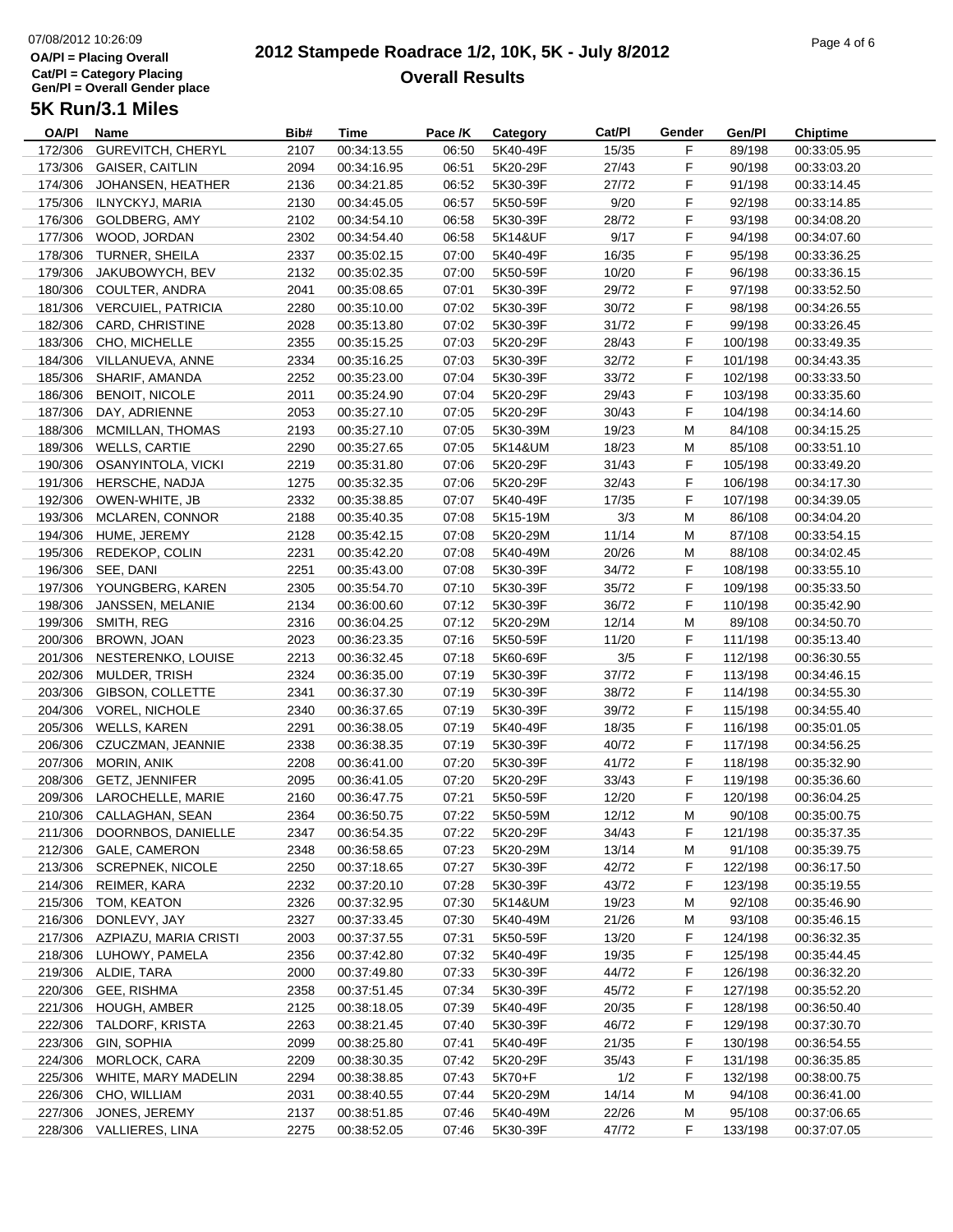## 07/08/2012 10:26:10**OA/Pl = Placing OverallCat/Pl = Category Placing Gen/Pl = Overall Gender place**

#### **2012 Stampede Roadrace 1/2, 10K, 5K - July 8/2012**  $P_1$  of  $P_2$  of  $P_3$  of  $P_4$  of  $P_5$  of  $P_6$  of  $P_7$  of  $P_8$  or  $P_9$  or  $P_9$  or  $P_9$  or  $P_9$  or  $P_9$  or  $P_9$  or  $P_9$  or  $P_9$  or  $P_9$  or  $P_9$  or  $P_9$  or  $P_9$  or  $P_9$  or  $P_9$  or  $P_9$  or  $P_9$  or  $P_9$ **Overall Results**

| OA/PI   | Name                        | Bib# | Time        | Pace /K | Category | Cat/PI | Gender | Gen/Pl  | <b>Chiptime</b> |
|---------|-----------------------------|------|-------------|---------|----------|--------|--------|---------|-----------------|
| 229/306 | NADEAU, MELISSA             | 2212 | 00:39:18.25 | 07:51   | 5K30-39F | 48/72  | F      | 134/198 | 00:37:59.55     |
| 230/306 | FRIZZELL, CARIE             | 2091 | 00:39:18.35 | 07:51   | 5K30-39F | 49/72  | F      | 135/198 | 00:37:58.90     |
| 231/306 | <b>WITHERS, ANITA</b>       | 2298 | 00:39:31.40 | 07:54   | 5K20-29F | 36/43  | F      | 136/198 | 00:37:56.85     |
| 232/306 | MACLACHLAN, KYLA            | 2175 | 00:39:47.75 | 07:57   | 5K30-39F | 50/72  | F      | 137/198 | 00:38:03.95     |
| 233/306 | <b>GRIEBEL, CLAUDIA</b>     | 2105 | 00:39:50.20 | 07:58   | 5K40-49F | 22/35  | F      | 138/198 | 00:38:15.60     |
| 234/306 | KASER, ALANNA               | 2142 | 00:39:58.50 | 07:59   | 5K14&UF  | 10/17  | F      | 139/198 | 00:39:23.05     |
| 235/306 | <b>HEATHERINGTON, CATHY</b> | 2116 | 00:40:00.55 | 08:00   | 5K40-49F | 23/35  | F      | 140/198 | 00:39:23.35     |
| 236/306 | DE PAOLI, CINDY             | 2055 | 00:40:13.05 | 08:02   | 5K30-39F | 51/72  | F      | 141/198 | 00:38:12.80     |
| 237/306 | HENRY, MARLENE              | 2179 | 00:40:21.55 | 08:04   | 5K30-39F | 52/72  | F      | 142/198 | 00:39:54.05     |
| 238/306 | LEPPS, KYLA                 | 2164 | 00:40:37.55 | 08:07   | 5K30-39F | 53/72  | F      | 143/198 | 00:38:35.75     |
|         | 239/306 UNRUH, NIKKI        | 2273 | 00:40:53.75 | 08:10   | 5K20-29F | 37/43  | F      | 144/198 | 00:39:42.95     |
| 240/306 | DAVIES, RHEA                | 2050 | 00:40:53.80 | 08:10   | 5K50-59F | 14/20  | F.     | 145/198 | 00:39:42.25     |
| 241/306 | TUFTS, SARAH                | 2320 | 00:41:12.15 | 08:14   | 5K14&UF  | 11/17  | F      | 146/198 | 00:39:14.75     |
| 242/306 | HOLMES, KIM                 | 2122 | 00:41:14.15 | 08:14   | 5K40-49F | 24/35  | F      | 147/198 | 00:39:34.20     |
| 243/306 | CRAMER, DAYLE               | 2042 | 00:41:21.85 | 08:16   | 5K30-39F | 54/72  | F      | 148/198 | 00:39:47.90     |
|         | 244/306 BLADES, KELLY       | 2015 | 00:41:21.95 | 08:16   | 5K30-39F | 55/72  | F      | 149/198 | 00:39:48.65     |
|         |                             |      |             |         |          |        | F      |         |                 |
| 245/306 | BEVERIDGE, JILLIAN          | 2013 | 00:41:22.70 | 08:16   | 5K30-39F | 56/72  |        | 150/198 | 00:39:48.70     |
|         | 246/306 CRAMER, SCOTT       | 2043 | 00:41:23.05 | 08:16   | 5K30-39M | 20/23  | М      | 96/108  | 00:39:49.50     |
| 247/306 | <b>BROST, MAUREEN</b>       | 2346 | 00:41:29.90 | 08:17   | 5K40-49F | 25/35  | F      | 151/198 | 00:39:42.80     |
| 248/306 | MEHRA, TARUN                | 2197 | 00:41:38.15 | 08:19   | 5K40-49M | 23/26  | М      | 97/108  | 00:40:13.55     |
| 249/306 | ALEX, GILLIAN               | 2321 | 00:41:44.85 | 08:20   | 5K20-29F | 38/43  | F      | 152/198 | 00:40:09.00     |
| 250/306 | <b>BISHOP, ANDREW</b>       | 2014 | 00:41:48.05 | 08:21   | 5K30-39M | 21/23  | М      | 98/108  | 00:41:13.95     |
| 251/306 | JAMES, DEBRA                | 2133 | 00:41:55.55 | 08:23   | 5K40-49F | 26/35  | F      | 153/198 | 00:40:04.85     |
| 252/306 | YOSHIMURA, WESTON           | 2304 | 00:41:55.60 | 08:23   | 5K30-39M | 22/23  | М      | 99/108  | 00:40:04.20     |
| 253/306 | CHIN-LENN, LAURA            | 2329 | 00:42:04.95 | 08:24   | 5K30-39F | 57/72  | F      | 154/198 | 00:40:28.55     |
| 254/306 | HUCK, LISA                  | 2127 | 00:42:10.70 | 08:26   | 5K50-59F | 15/20  | F      | 155/198 | 00:40:44.05     |
|         | 255/306 GRAVES, TRACY       | 2104 | 00:42:10.75 | 08:26   | 5K40-49F | 27/35  | F      | 156/198 | 00:40:44.45     |
|         | 256/306 KRYGIER, CORY       | 2155 | 00:42:19.75 | 08:27   | 5K40-49M | 24/26  | М      | 100/108 | 00:40:43.75     |
| 257/306 | KRYGIER, NICKI              | 2156 | 00:42:20.00 | 08:28   | 5K30-39F | 58/72  | F      | 157/198 | 00:40:43.50     |
| 258/306 | MCRAE, KATHRYN              | 1428 | 00:42:40.20 | 08:32   | 5K30-39F | 59/72  | F      | 158/198 | 00:41:55.45     |
| 259/306 | <b>GIROUX, KATHERINE</b>    | 1227 | 00:42:46.60 | 08:33   | 5K30-39F | 60/72  | F      | 159/198 | 00:41:11.60     |
| 260/306 | <b>BAUER, TERESA</b>        | 2006 | 00:42:47.95 | 08:33   | 5K30-39F | 61/72  | F      | 160/198 | 00:42:02.75     |
| 261/306 | TAM, AMANDA                 | 1602 | 00:43:43.40 | 08:44   | 5K20-29F | 39/43  | F      | 161/198 | 00:42:04.20     |
| 262/306 | CAVANAGH, KATRINA           | 2029 | 00:43:44.10 | 08:44   | 5K20-29F | 40/43  | F      | 162/198 | 00:43:00.80     |
| 263/306 | RODGERS, DAVE               | 2238 | 00:43:51.35 | 08:46   | 5K40-49M | 25/26  | М      | 101/108 | 00:41:53.30     |
| 264/306 | RODGERS, WYNNE              | 2303 | 00:43:52.00 | 08:46   | 5K14&UF  | 12/17  | F      | 163/198 | 00:41:54.00     |
| 265/306 | JUDGE, VINCE                | 2140 | 00:43:56.90 | 08:47   | 5K40-49M | 26/26  | М      | 102/108 | 00:43:10.75     |
| 266/306 | RIMNEY, BRANDY              | 2235 | 00:44:19.75 | 08:51   | 5K30-39F | 62/72  | F      | 164/198 | 00:42:22.65     |
| 267/306 | MCLEAN, JENNA               | 2191 | 00:44:25.55 | 08:53   | 5K20-29F | 41/43  | F.     | 165/198 | 00:34:38.55     |
|         | 268/306 FORAN, DIANA        | 2084 | 00:45:17.10 | 09:03   | 5K50-59F | 16/20  | F      | 166/198 | 00:43:48.10     |
| 269/306 | OMAN, TRACY                 | 2218 | 00:45:17.30 | 09:03   | 5K30-39F | 63/72  | F      | 167/198 | 00:43:48.95     |
| 270/306 | THIESSEN, JOSILYNN          | 2268 | 00:45:22.50 | 09:04   | 5K30-39F | 64/72  | F      | 168/198 | 00:43:22.90     |
| 271/306 | DAVISON, BRANDI             | 2052 | 00:45:22.60 | 09:04   | 5K30-39F | 65/72  | F      | 169/198 | 00:43:23.75     |
| 272/306 | THIESSEN, AMANDA            | 2267 | 00:45:26.75 | 09:05   | 5K30-39F | 66/72  | F      | 170/198 | 00:43:27.35     |
| 273/306 | ROBERTS, AMANDA             | 2365 | 00:45:55.95 | 09:11   | 5K30-39F | 67/72  | F      | 171/198 | 00:44:02.30     |
| 274/306 | RISDON, KELIE               | 2237 | 00:45:56.55 | 09:11   | 5K30-39F | 68/72  | F.     | 172/198 | 00:44:02.75     |
| 275/306 | HANSEN, JENNIFER            | 2112 | 00:46:20.45 | 09:16   | 5K20-29F | 42/43  | F      | 173/198 | 00:44:23.80     |
|         | WONG, AMY                   |      |             |         |          |        | F      | 174/198 | 00:44:23.90     |
| 276/306 |                             | 2300 | 00:46:20.55 | 09:16   | 5K20-29F | 43/43  |        |         |                 |
| 277/306 | JUDGE, TRACEY               | 2139 | 00:46:25.70 | 09:17   | 5K40-49F | 28/35  | F      | 175/198 | 00:45:39.35     |
| 278/306 | LASSALINE, JILL             | 2161 | 00:46:25.90 | 09:17   | 5K40-49F | 29/35  | F.     | 176/198 | 00:46:01.20     |
| 279/306 | ANDERSON, SYNTHIA           | 2002 | 00:46:29.95 | 09:17   | 5K30-39F | 69/72  | F      | 177/198 | 00:44:53.80     |
| 280/306 | MAFRICA, SYLVIE             | 2177 | 00:46:30.10 | 09:18   | 5K50-59F | 17/20  | F.     | 178/198 | 00:44:53.90     |
| 281/306 | SCHROEDER, DALE             | 2248 | 00:46:39.65 | 09:19   | 5K40-49F | 30/35  | F      | 179/198 | 00:45:12.80     |
| 282/306 | VISSER, SANDY               | 2282 | 00:46:39.70 | 09:19   | 5K50-59F | 18/20  | F.     | 180/198 | 00:45:12.85     |
| 283/306 | VAN ALLEN, BARBIE           | 2330 | 00:48:00.95 | 09:36   | 5K60-69F | 4/5    | F      | 181/198 | 00:46:03.05     |
| 284/306 | TUFTS, GILLIAN              | 2319 | 00:49:38.55 | 09:55   | 5K40-49F | 31/35  | F      | 182/198 | 00:47:41.45     |
|         | 285/306 TUFTS, EMMA         | 2269 | 00:49:38.85 | 09:55   | 5K14&UF  | 13/17  | F      | 183/198 | 00:47:41.90     |